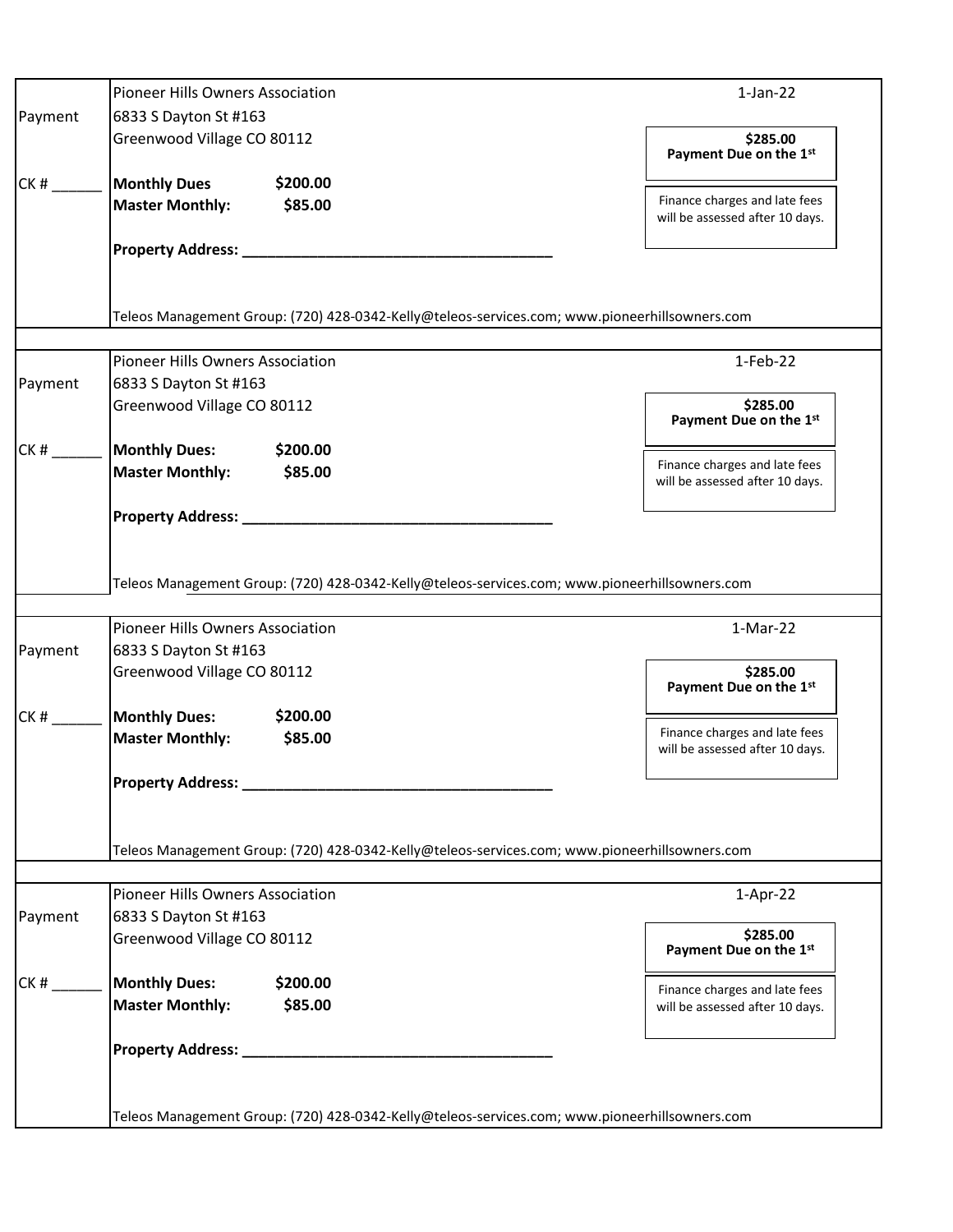| 6833 S Dayton St #163<br>Greenwood Village CO 80112                                           |                                                                                                                                                                                                                                                                                                    |
|-----------------------------------------------------------------------------------------------|----------------------------------------------------------------------------------------------------------------------------------------------------------------------------------------------------------------------------------------------------------------------------------------------------|
|                                                                                               |                                                                                                                                                                                                                                                                                                    |
|                                                                                               | \$285.00<br>Payment Due on the 1st                                                                                                                                                                                                                                                                 |
| <b>Monthly Dues:</b><br>\$200.00                                                              |                                                                                                                                                                                                                                                                                                    |
| <b>Master Monthly:</b><br>\$85.00                                                             | Finance charges and late fees<br>will be assessed after 10 days.                                                                                                                                                                                                                                   |
|                                                                                               |                                                                                                                                                                                                                                                                                                    |
| Teleos Management Group: (720) 428-0342-Kelly@teleos-services.com; www.pioneerhillsowners.com |                                                                                                                                                                                                                                                                                                    |
|                                                                                               | $1$ -Jun-22                                                                                                                                                                                                                                                                                        |
|                                                                                               |                                                                                                                                                                                                                                                                                                    |
| Greenwood Village CO 80112                                                                    | \$285.00<br>Payment Due on the 1st                                                                                                                                                                                                                                                                 |
| <b>Monthly Dues:</b><br>\$200.00                                                              |                                                                                                                                                                                                                                                                                                    |
| <b>Master Monthly:</b><br>\$85.00                                                             | Finance charges and late fees<br>will be assessed after 10 days.                                                                                                                                                                                                                                   |
| Property Address: __________                                                                  |                                                                                                                                                                                                                                                                                                    |
| Teleos Management Group: (720) 428-0342-Kelly@teleos-services.com; www.pioneerhillsowners.com |                                                                                                                                                                                                                                                                                                    |
|                                                                                               | $1-Jul-22$                                                                                                                                                                                                                                                                                         |
|                                                                                               |                                                                                                                                                                                                                                                                                                    |
| Greenwood Village CO 80112                                                                    | \$285.00<br>Payment Due on the 1st                                                                                                                                                                                                                                                                 |
| <b>Monthly Dues:</b><br>\$200.00                                                              |                                                                                                                                                                                                                                                                                                    |
| <b>Master Monthly</b><br>\$85.00                                                              | Finance charges and late fees<br>will be assessed after 10 days.                                                                                                                                                                                                                                   |
| <b>Property Address:</b>                                                                      |                                                                                                                                                                                                                                                                                                    |
| Teleos Management Group: (720) 428-0342-Kelly@teleos-services.com; www.pioneerhillsowners.com |                                                                                                                                                                                                                                                                                                    |
|                                                                                               | 1-Aug-22                                                                                                                                                                                                                                                                                           |
|                                                                                               |                                                                                                                                                                                                                                                                                                    |
| Greenwood Village CO 80112                                                                    | \$285.00<br>Payment Due on the 1st                                                                                                                                                                                                                                                                 |
| <b>Monthly Dues:</b><br>\$200.00                                                              | Finance charges and late fees                                                                                                                                                                                                                                                                      |
| <b>Master Monthly:</b><br>\$85.00                                                             | will be assessed after 10 days.                                                                                                                                                                                                                                                                    |
|                                                                                               |                                                                                                                                                                                                                                                                                                    |
|                                                                                               |                                                                                                                                                                                                                                                                                                    |
|                                                                                               | <b>Pioneer Hills Owners Association</b><br>6833 S Dayton St #163<br>Pioneer Hills Owners Association<br>6833 S Dayton St #163<br><b>Pioneer Hills Owners Association</b><br>6833 S Dayton St #163<br>Teleos Management Group: (720) 428-0342-Kelly@teleos-services.com; www.pioneerhillsowners.com |